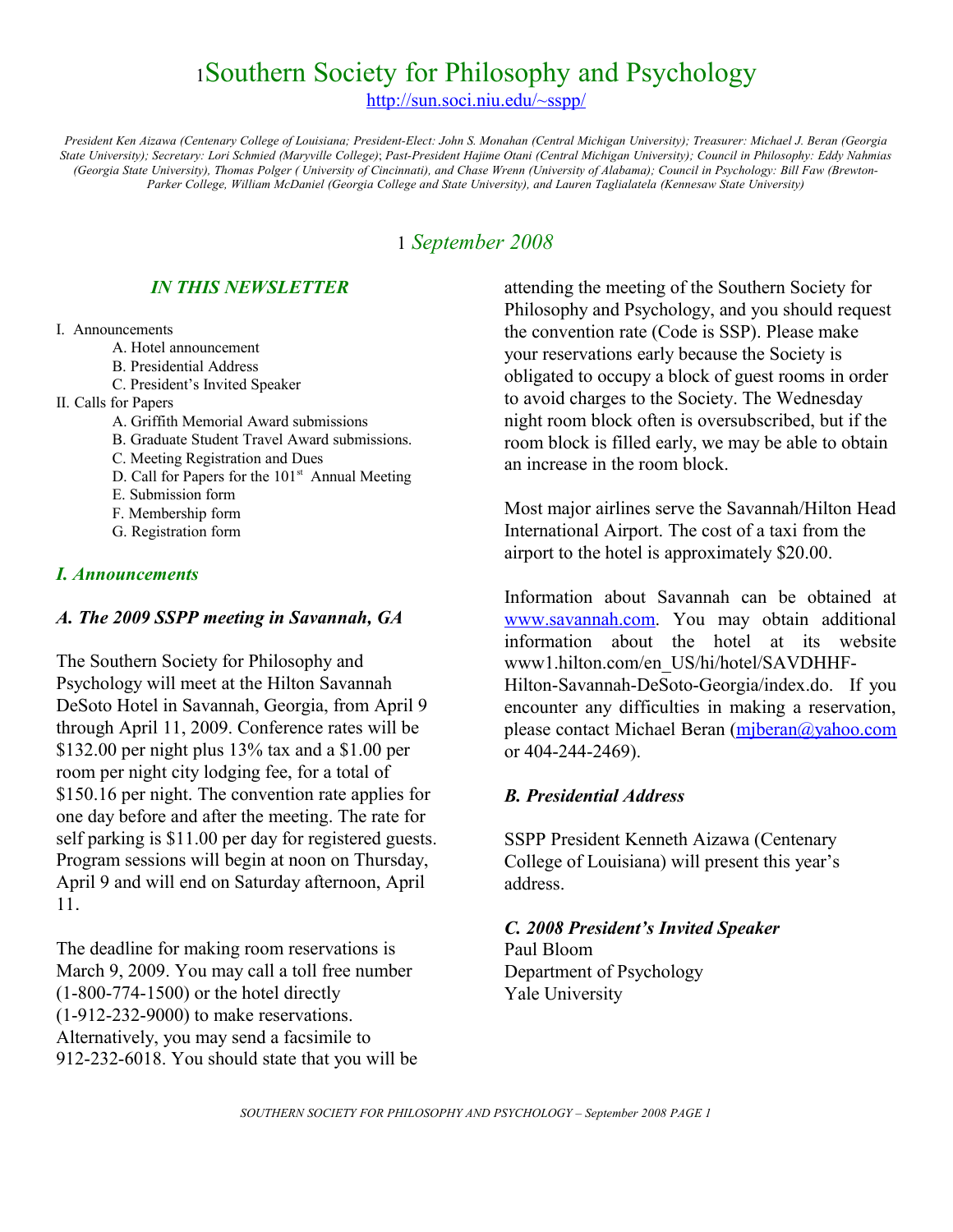### *II. Calls for Papers*

### *A. Richard M. Griffith Awards*

This is the first call for papers for the Richard M. Griffith Memorial Awards. Two cash awards of \$200 each plus engraved paperweights will be made for the papers of greatest excellence, one in philosophy and one in psychology, presented at the annual conference in 2009. The awards are presented at the business meeting which concludes the conference. The rules for this competition state that applicants must either have received their Ph.D. no more than five years prior to the date of the annual meeting at which the paper is presented or must be current candidates for the Ph.D. Only papers by one author are eligible. All Griffith Award applicants must be either SSPP members or applicants for membership and must indicate their eligibility on their paper submission forms.

### *B. Graduate Student Travel Grants*

Up to six travel grants (up to three in philosophy and up to three in psychology) of \$100 each will be awarded to graduate students whose papers are accepted for the 2009 program. Students can apply for these grants simply by indicating their eligibility

on their SSPP submission form. To be eligible for a travel grant, the applicant must be a member or applicant for membership in SSPP and a graduate student in a doctoral program in philosophy or psychology. Applicants may be either the sole or joint authors of the paper or abstract they submit. The travel grants will be awarded on a competitive basis by the Program Committee of each discipline, whose chair will notify recipients at the same time they are sent their acceptance notices for the program.

### *C. Meeting Registration and Dues*

For the 2009 annual meeting, the recently adopted registration/dues structure will be implemented. Members of the Society will be asked to pay registration in the amount of \$75 as will new applicants to the Society. This amount includes the \$35 yearly dues for 2009 membership, and so those paying at this level will be considered members in good standing for 2009. Student registration will be \$15, although students can volunteer to work at the registration table during the meeting for a waiver of that fee. Non-member registration will be \$55. Payment can be made at the registration desk or mailed to Michael Beran, SSPP Treasurer, Panthersville Rd, Decatur, GA 30034.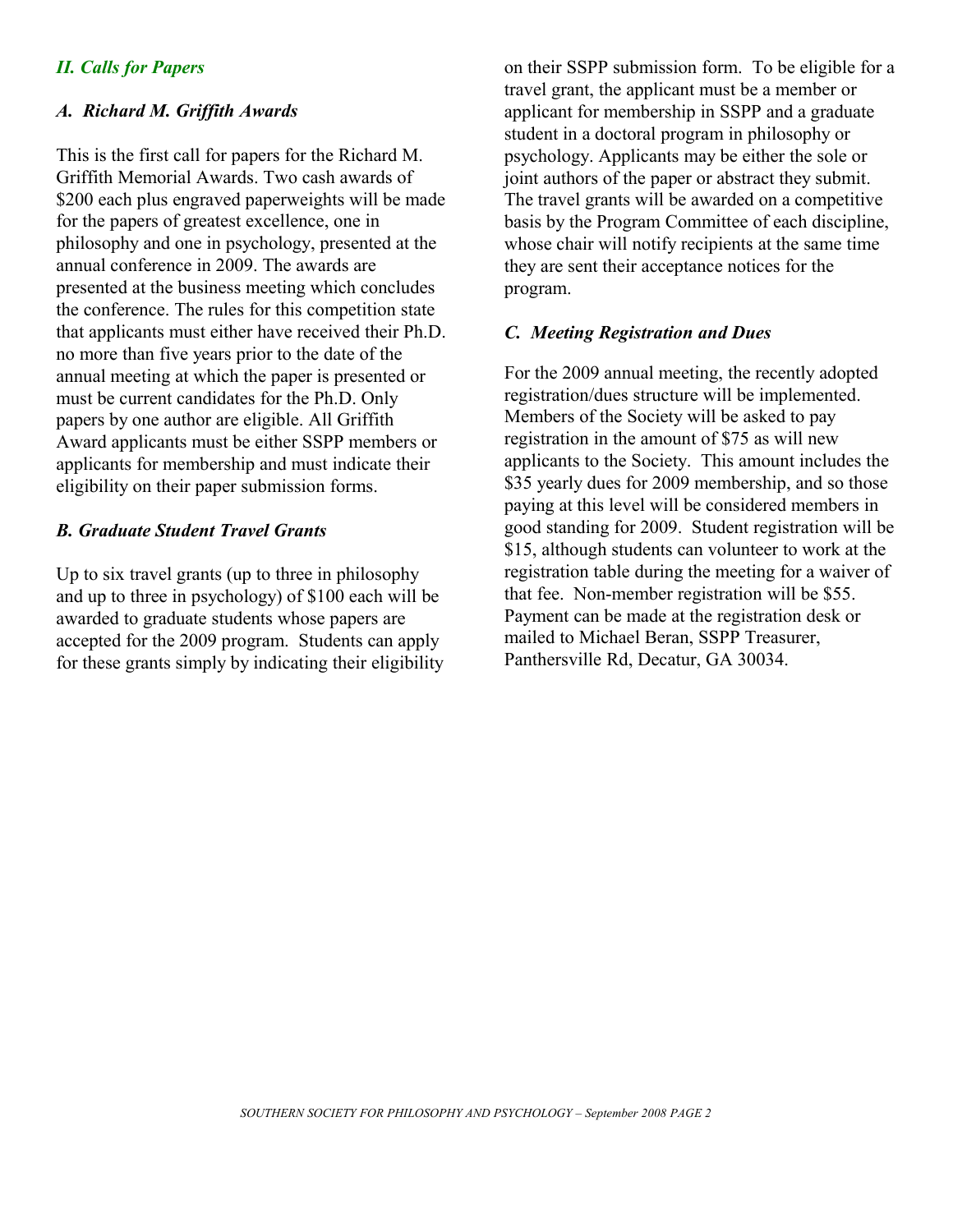# **Call for Philosophy Papers**

The Southern Society for Philosophy and Psychology announces a call for papers for its One Hundred and First Annual Meeting, to be held April 9 – April 11, 2009 in Savannah, GA. SSPP meetings feature concurrent programs in philosophy and psychology, as well as plenary sessions jointly sponsored by the philosophy and psychology program committees.

# **President's Invited Speaker:**

**Paul Bloom**

**Yale University**

### **Invited Speakers:**

**John Heil** Washington University in St. Louis

**Valerie Hardcastle** University of Cincinnati

**Jason Stanley** Rutgers University

### **Invited Symposia:**

**Mechanistic Functionalism** Northern Illinois University Florida State University Washington U. of St. Louis **Murat Aydede Phillip Wolff** Univ. of British Columbia Emory University

**Timing Conscious Intentions Carl Gillett Al Mele Carl Craver**

**Representing Causality Robert Rupert William Banks Frederick Eberhardt** University of Colorado Pomona College Washington U. of St. Louis

Submissions of papers in any area of philosophy are encouraged; the aim of the philosophy program committee is to present as balanced a program as the quality of submissions in each area permits. **Submissions exceeding 3000 words will not be considered**. Submissions should include a word count and an abstract of 150 words. Self-reference should be deleted to permit blind reviewing; authors should indicate their identity only on the cover sheet that accompanies the submission. Certain papers may be selected for commentary depending on overall programmatic considerations. People who wish to comment on a paper or chair a session may volunteer by sending a short version of their curriculum vitae directly to the program chair.

Papers may be submitted in electronic or hard copy to:

**Gualtiero Piccinini Department of Philosophy University of Missouri – St. Louis** [piccininig@umsl.edu](mailto:piccininig@umsl.edu)

**The deadline for all submissions is November 16, 2008** (postmarked). For full information on the meeting, forms for submitting papers, joining the society, and so on, please see the August newsletter at http:///www.niu.edu/sspp/nl-Aug08.pdf. General information on the Society may be found at its website at http://sun.soci.niu.edu/~sspp/.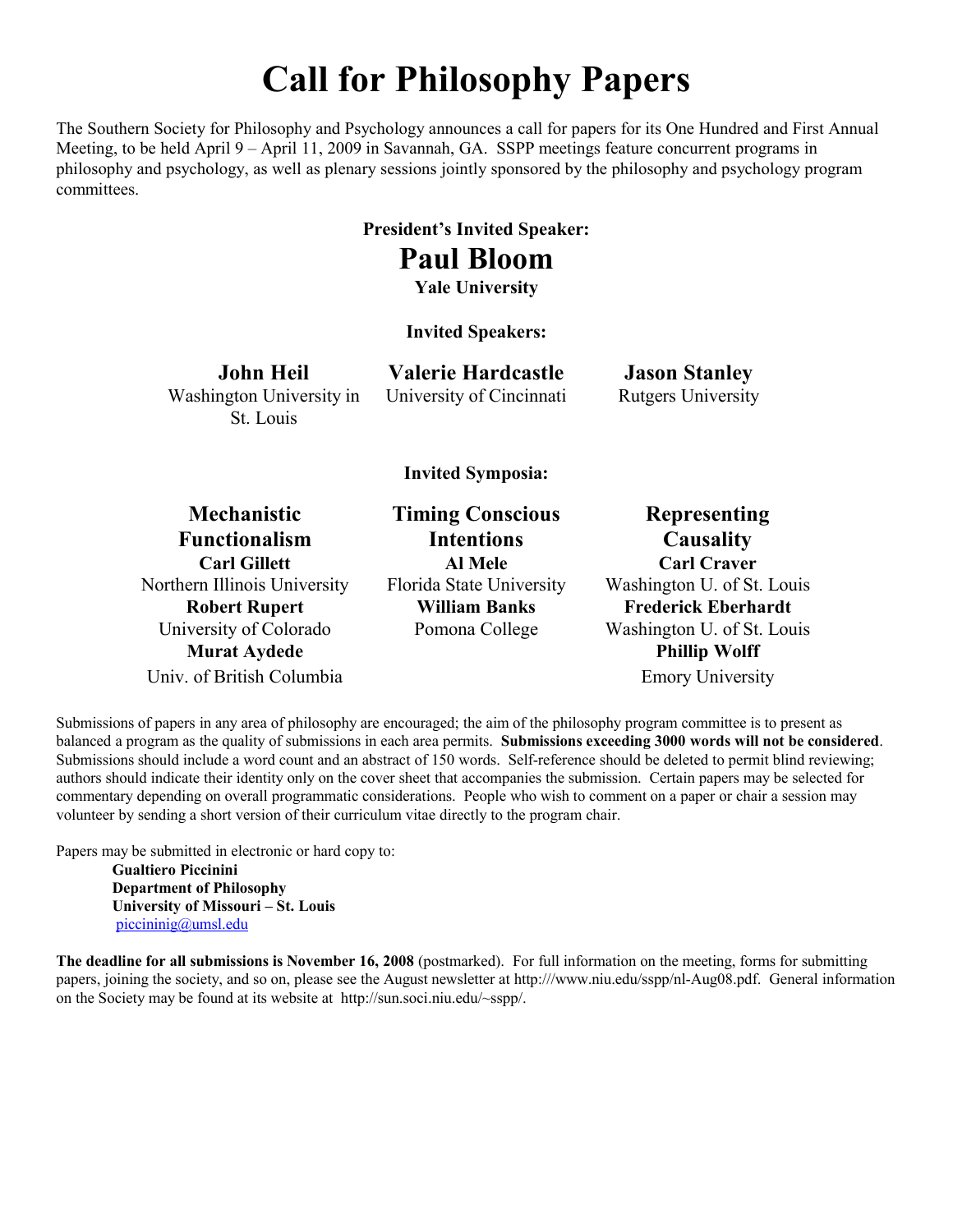# **Call for Psychology Papers**

The *Southern Society for Philosophy and Psychology* announces a call for papers for its One Hundred and first Annual Meeting, to be held April 9 – April 11, 2009 in New Orleans, LA. SSPP meetings feature concurrent programs in philosophy and psychology, as well as plenary sessions jointly sponsored by the philosophy and psychology program committees. The deadline for all submissions is **November 16, 2008** (postmarked).

# **President's Invited Speaker: Paul Bloom Yale University**

The Psychology Program Committee encourages submissions in all areas of psychology. All papers submitted and presented should employ gender-inclusive language. Titles should clearly indicate the topic of the paper.

For all papers (experimental, correlational, observational, historical, methodological, or issues), send an electronic copy of an abstract not to exceed two pages. References cited should be added as an additional page. Abstracts must be double-spaced with one-inch margins and at least 12-point font. Contributions for reporting empirical studies must be based on methods appropriate to psychology as a natural or social science. The context, contribution, and importance of the research as well as the hypothesis or question being investigated should be stated clearly. The principal variables and the research design should also be specified. For other papers, the abstract should indicate clearly the context, contribution, and importance of the paper. Submission of symposia, panel discussions, and debates is also encouraged. In particular, sessions are encouraged that include participation by psychologists and philosophers or that focus on topics of interdisciplinary interest. For symposia or sessions, the organizer should prepare a session abstract, not to exceed two pages, describing the session's or symposium's theme, content, and importance. The organizer may also choose to have each contributor prepare an abstract that summarizes his or her own contribution. All symposium materials should be collected by the organizer and submitted together. Organizers are encouraged to contact the psychology program chair to discuss ideas for symposia and similar sessions.

Submissions may be sent to:

**Dr. Dawn Morales Department of Psychology University of South Carolina, Aiken [dawnm@usca.edu](mailto:dawnm@usca.edu)**

**Please specify 'SSPP Abstract' in the subject line. If the paper is being submitted in consideration of a Graduate Student Travel Award, please specify 'SSPP Abstract – GSTA.'**

**For psychology papers to be considered for the Griffith prize, complete papers must be submitted as MS Word files to the psychology program chair by March 2, 2009. In the subject line, please specify 'SSPP Abstract - Griffith.' Membership forms and submission forms are available at the Society's web site, <http://sun.soci.niu.edu/~sspp/>**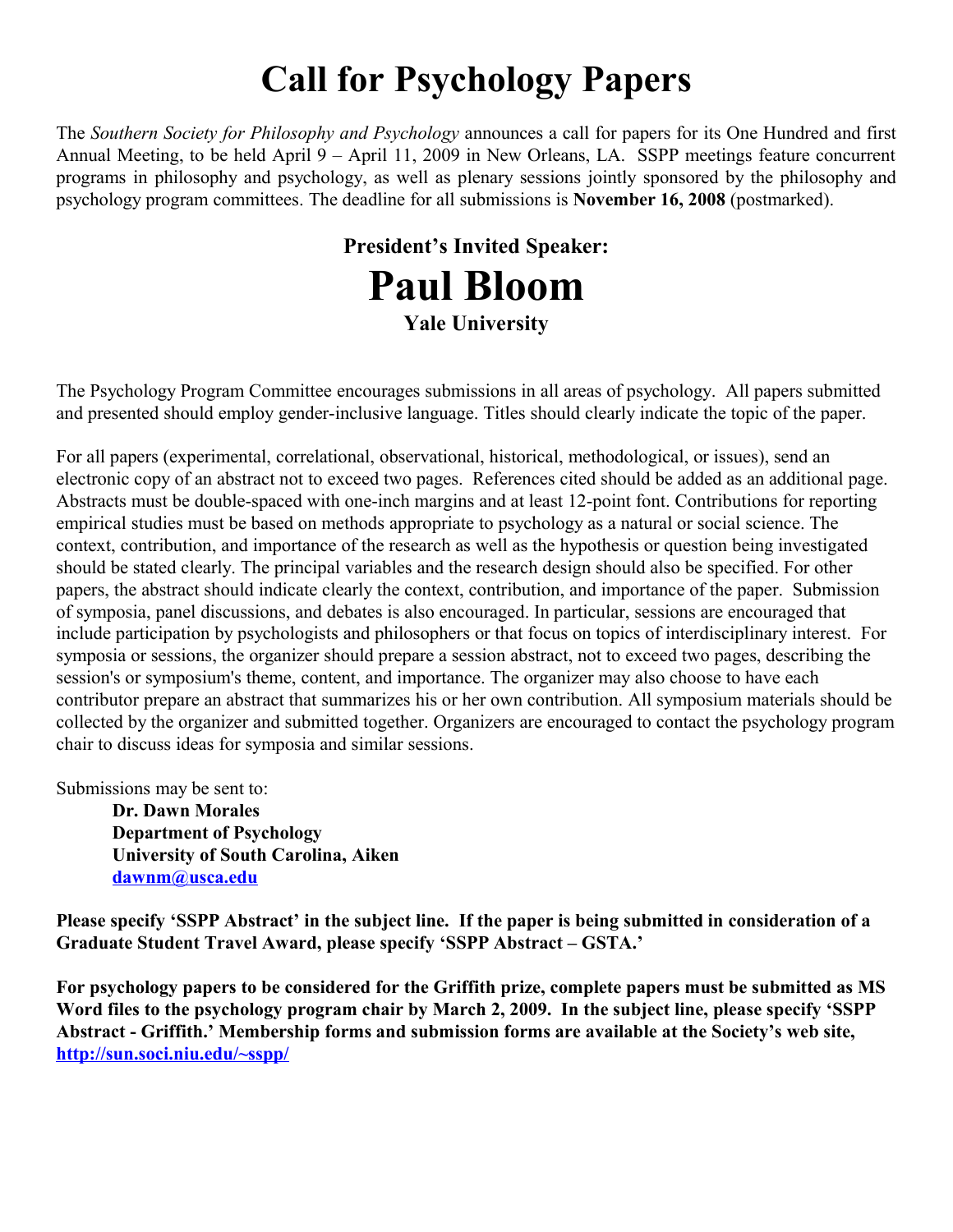## **SSPP Submission Form for the 2009 Meeting**

**Savannah, Georgia April 9-11, 2009** Deadline for submissions: **November 16, 2008** (postmarked) Registration Fee: \$70 Members (includes annual dues); \$55 Nonmembers; \$15 Students

**TITLE OF PAPER OR SYMPOSIUM:**\_\_\_\_\_\_\_\_\_\_\_\_\_\_\_\_\_\_\_\_\_\_\_\_\_\_\_\_\_\_\_\_\_\_\_\_\_\_\_\_\_\_\_\_\_\_\_

### **AUTHOR(S) AND AFFILIATION:**

| 1st Author | Affiliation |
|------------|-------------|
| 2nd Author | Affiliation |
| 3rd Author | Affiliation |
| 4th Author | Affiliation |
| 5th Author | Affiliation |

 $\mathcal{L}_\mathcal{L} = \{ \mathcal{L}_\mathcal{L} = \{ \mathcal{L}_\mathcal{L} = \{ \mathcal{L}_\mathcal{L} = \{ \mathcal{L}_\mathcal{L} = \{ \mathcal{L}_\mathcal{L} = \{ \mathcal{L}_\mathcal{L} = \{ \mathcal{L}_\mathcal{L} = \{ \mathcal{L}_\mathcal{L} = \{ \mathcal{L}_\mathcal{L} = \{ \mathcal{L}_\mathcal{L} = \{ \mathcal{L}_\mathcal{L} = \{ \mathcal{L}_\mathcal{L} = \{ \mathcal{L}_\mathcal{L} = \{ \mathcal{L}_\mathcal{$ 

### **NAME AND ADDRESS OF SUBMITTER:**

| <b>HOME PHONE</b>     | <b>OFFICE PHONE</b> |  |
|-----------------------|---------------------|--|
| <b>E-MAIL ADDRESS</b> |                     |  |

 $\mathcal{L}_\mathcal{L} = \{ \mathcal{L}_\mathcal{L} = \{ \mathcal{L}_\mathcal{L} = \{ \mathcal{L}_\mathcal{L} = \{ \mathcal{L}_\mathcal{L} = \{ \mathcal{L}_\mathcal{L} = \{ \mathcal{L}_\mathcal{L} = \{ \mathcal{L}_\mathcal{L} = \{ \mathcal{L}_\mathcal{L} = \{ \mathcal{L}_\mathcal{L} = \{ \mathcal{L}_\mathcal{L} = \{ \mathcal{L}_\mathcal{L} = \{ \mathcal{L}_\mathcal{L} = \{ \mathcal{L}_\mathcal{L} = \{ \mathcal{L}_\mathcal{$  $\mathcal{L}_\mathcal{L} = \{ \mathcal{L}_\mathcal{L} = \{ \mathcal{L}_\mathcal{L} = \{ \mathcal{L}_\mathcal{L} = \{ \mathcal{L}_\mathcal{L} = \{ \mathcal{L}_\mathcal{L} = \{ \mathcal{L}_\mathcal{L} = \{ \mathcal{L}_\mathcal{L} = \{ \mathcal{L}_\mathcal{L} = \{ \mathcal{L}_\mathcal{L} = \{ \mathcal{L}_\mathcal{L} = \{ \mathcal{L}_\mathcal{L} = \{ \mathcal{L}_\mathcal{L} = \{ \mathcal{L}_\mathcal{L} = \{ \mathcal{L}_\mathcal{$ 

**SSPP STATUS OF SUBMITTER:** Full, Emeritus, or Honorary Life Member Associate Member \_\_\_\_\_ Applicant for Membership

**FIELD OF SUBMISSION:** Philosophy Psychology Prove General Area

### **ARE YOU ELIGIBLE AND SUBMITTING THIS PAPER FOR THE RICHARD M. GRIFFITH**

**MEMORIAL AWARD?** (Only papers by one author who has either received the Ph.D. within the last five years or is a current Ph.D. candidate and who is an SSPP member or applicant for membership are eligible. In psychology, complete papers must be submitted as PDF files or three hard copies to the program chair by March 2, 2009.) Yes \_\_\_\_\_\_ Date or anticipated date of Ph.D. \_\_\_\_\_\_\_\_\_\_\_\_\_\_\_\_

### **ARE YOU ELIGIBLE AND SUBMITTING THIS PAPER FOR A GRADUATE STUDENT TRAVEL**

**GRANT?** (All graduate students whose submission to the program conforms to the SSPP submission requirements relevant to their discipline are eligible, provided they are members or applicants for membership. They may be either the sole or joint author of the paper or abstract they submit.) Yes  $\sim$ 

### **LCD PROJECTORS WILL BE PROVIDED. LAPTOP COMPUTERS WILL NOT.**

**ARE YOU WILLING TO CHAIR or COMMENT AT THE 2009 MEETING?** YES NO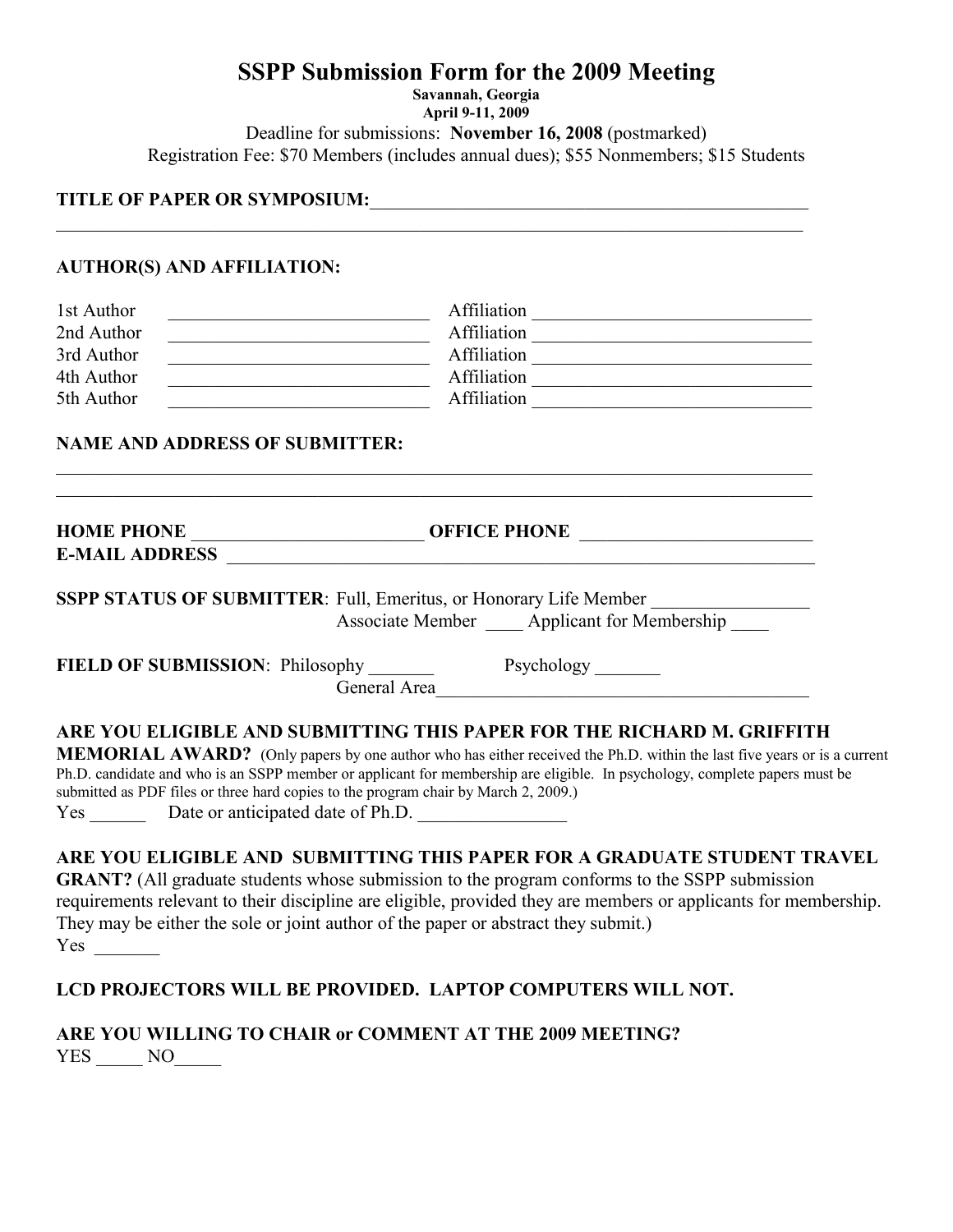*This form, or a reproduction, must be submitted with each paper, together with an abstract and/or manuscript, according to the instructions in the Call for Papers. Check the above information very carefully as it will appear in the program exactly as you have written it.*